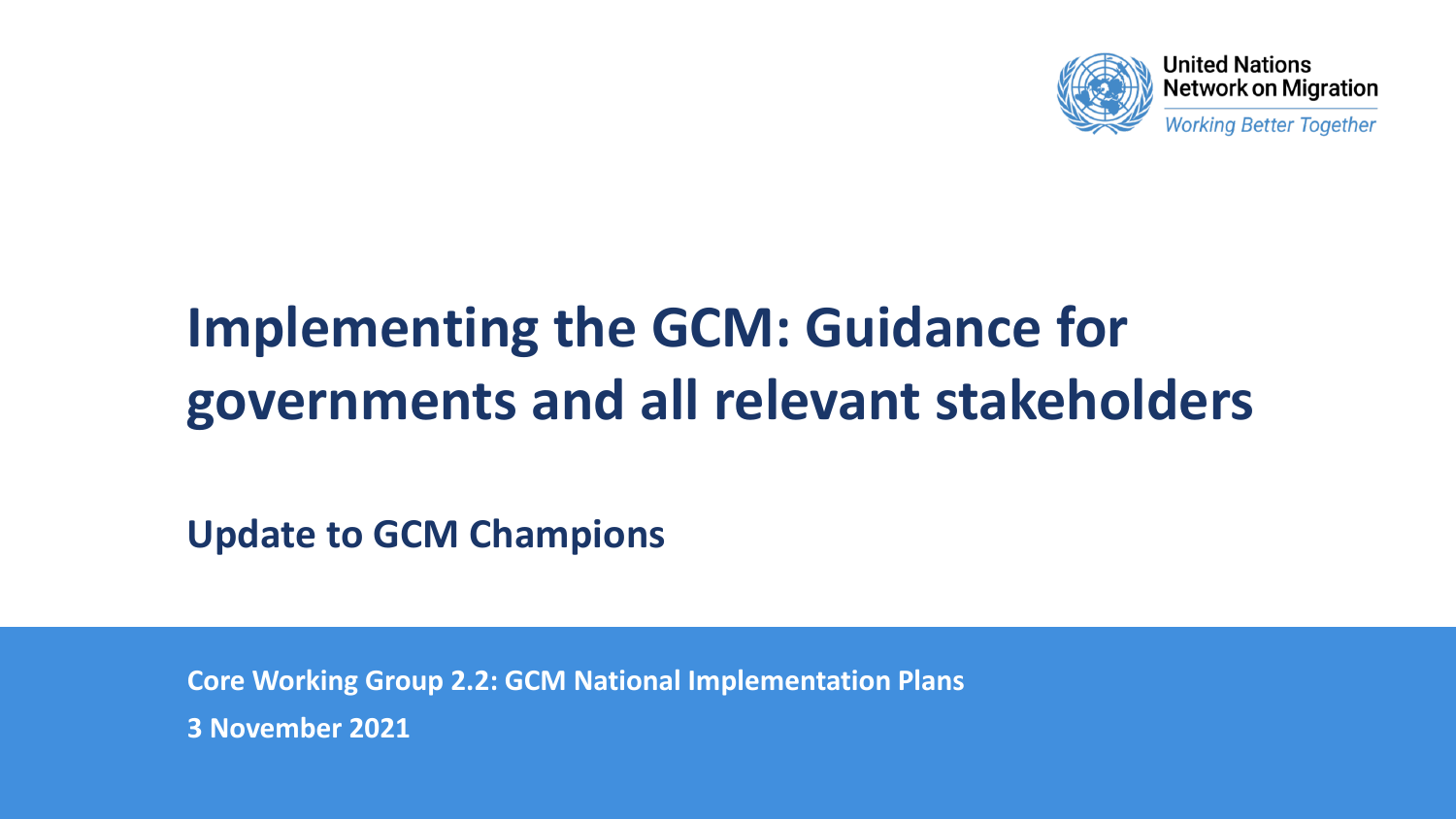

**Working Better Together** 

**Review of guidance material**

**Developed within the context of Core Working Group 2.2: GCM National Implementation Plans**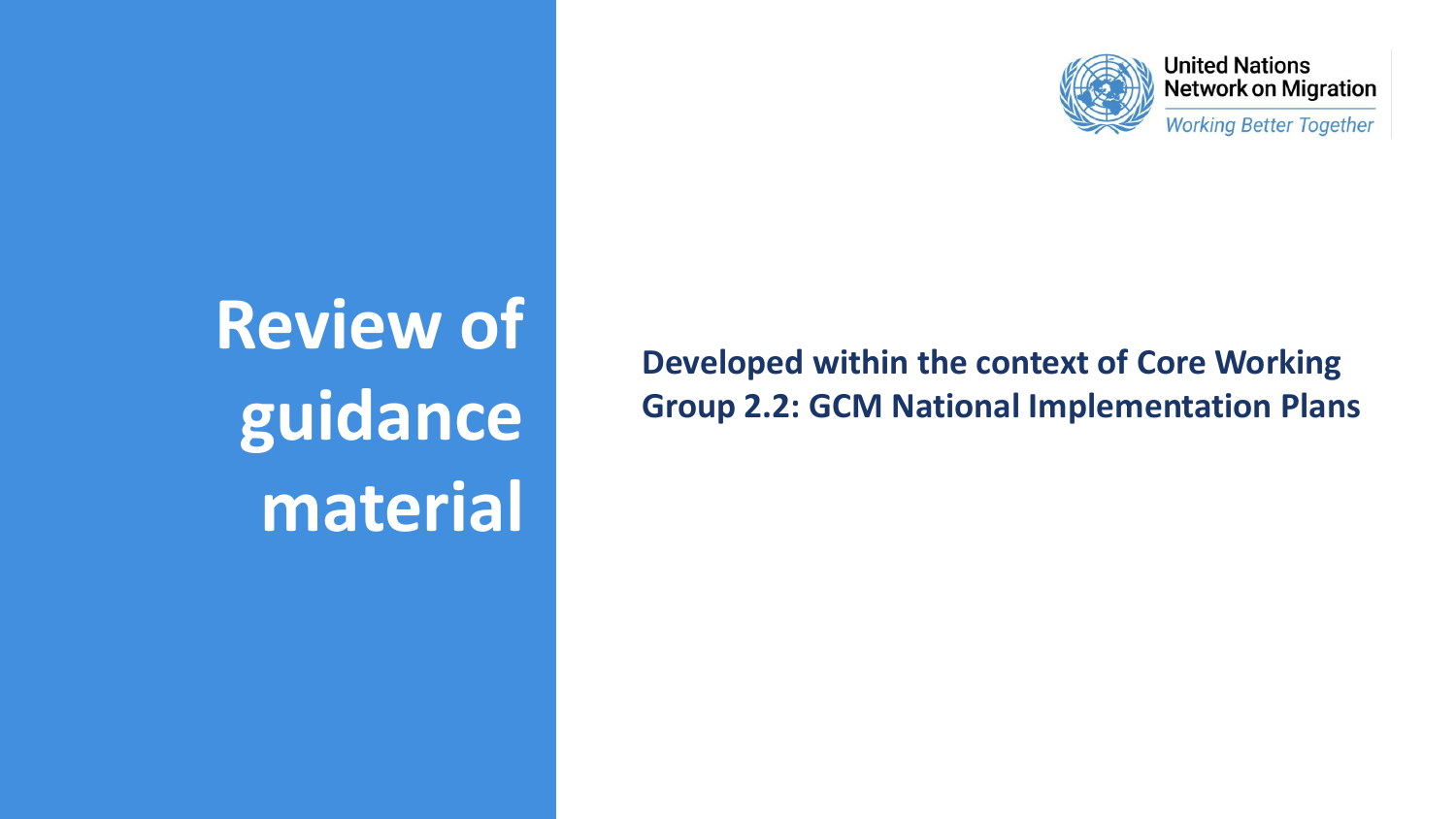# **Implementing the GCM: Guidance for governments and all relevant stakeholders**



#### **Objective**

To provide user-friendly, self guided reference document for governments and all relevant stakeholders to implement the GCM.

#### **Approach**

*There is no one-size-fits-all approach to GCM implementation* 

Recognizing that every country context is unique, the guidance supports

- $\triangleright$  the development of a dedicated national implementation plan
- $\triangleright$  mainstreaming GCM implementation efforts into other existing national strategies and/or plans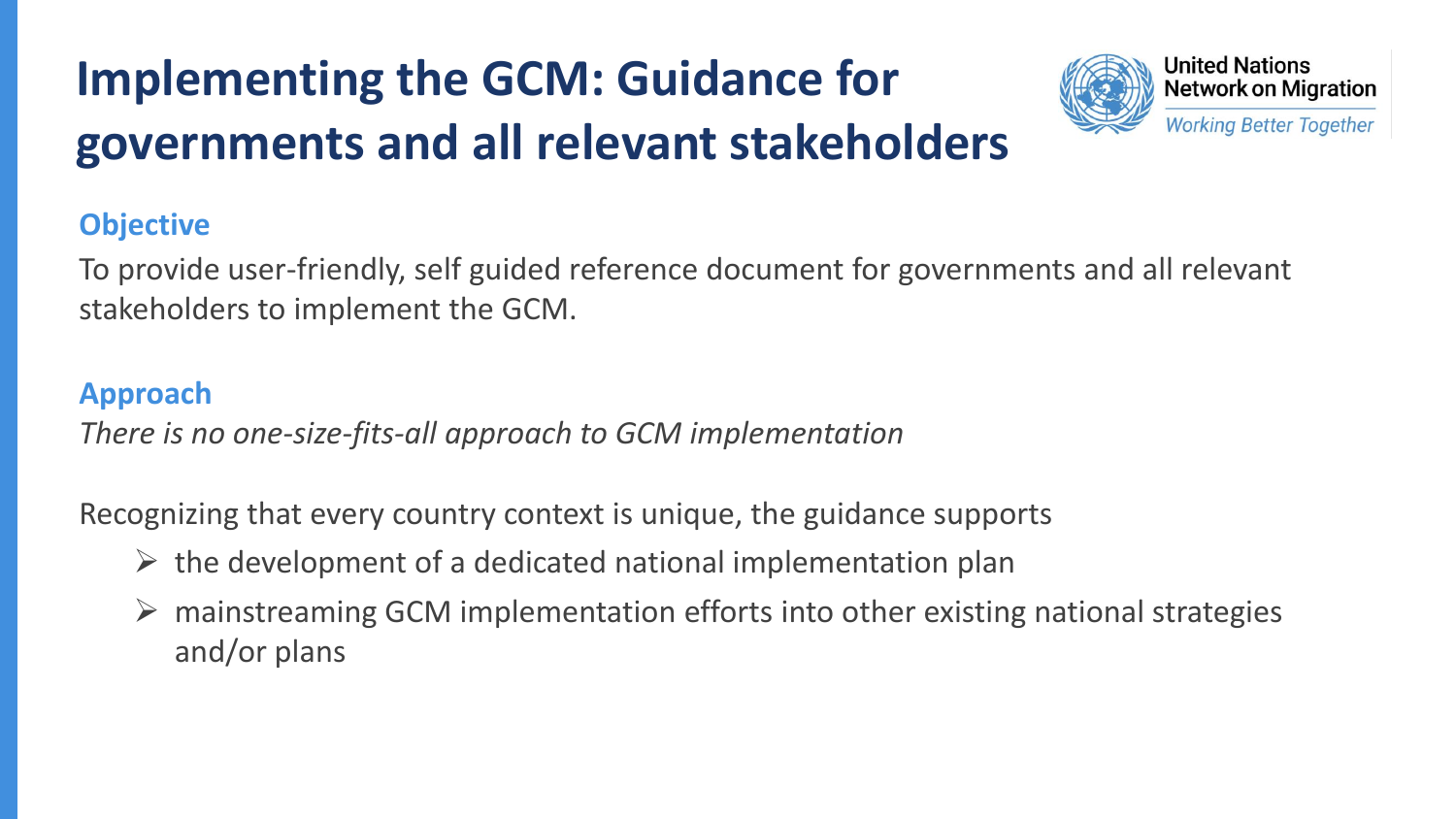# **Advancing progress for meaningful results**



**The guidance has been designed to support and strengthen States' existing efforts, including to:**

- Establish GCM implementation efforts based on national and shared priorities
- Deliver on existing international obligations and agreements
- Report on national achievements
- Develop effective COVID-19 response and recovery efforts
- Advance progress toward the SDGs in the Decade of Action



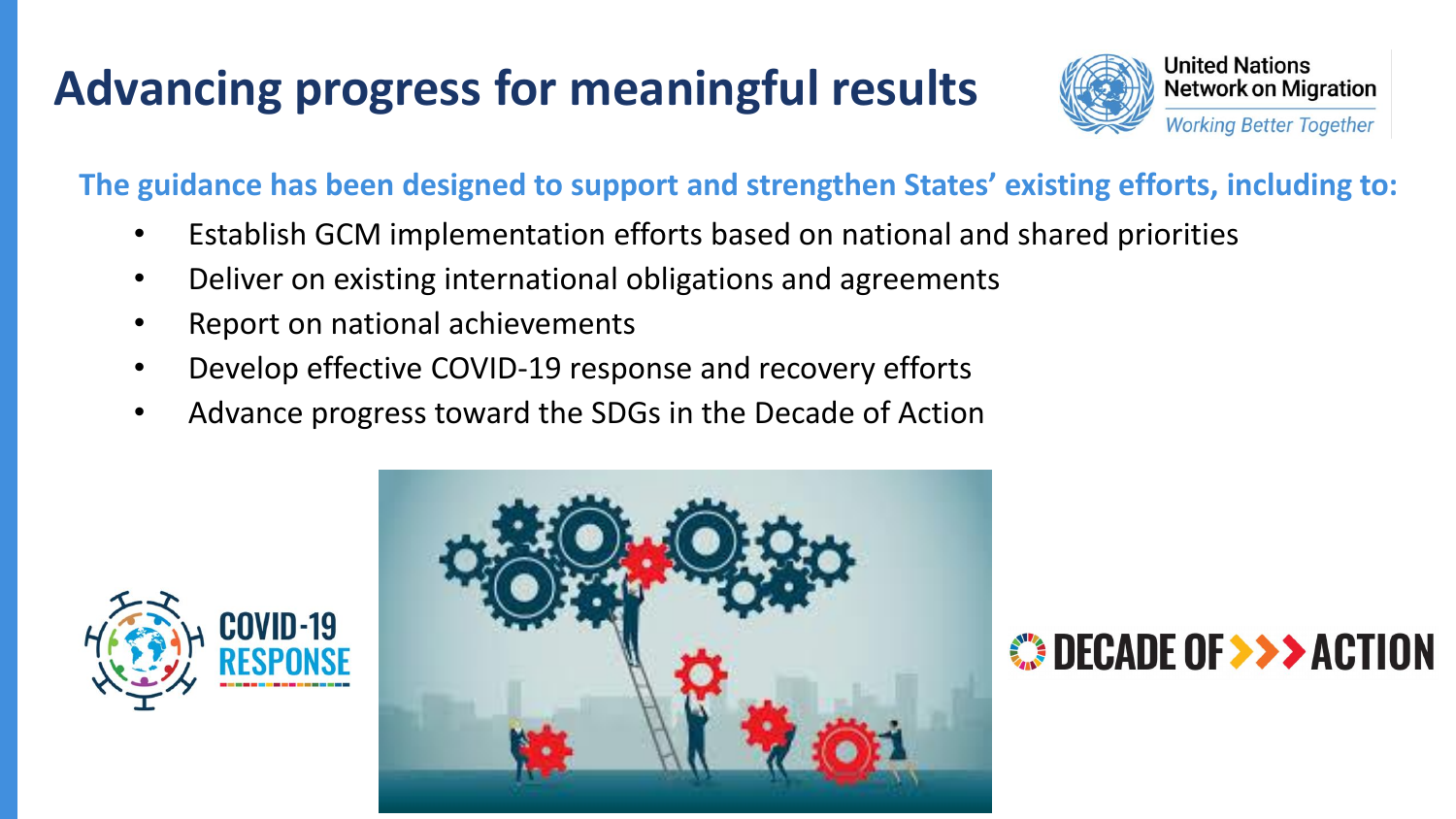### **Guidance Material Structure**



**United Nations Network on Migration** 

**Working Better Together** 

Comprehensive guidance delivered in two parts:

### **Guide + Booklet**

#### **Guide**

Provides an overview of the GCM, emphasizing the 360-degree vision and 10, cross-cutting interdependent guiding principles, and introduces a six-step process to support governments and other actors with GCM implementation.

#### **Booklet**

Provides substantive information on all 23 GCM objectives, including examples of practical applications to inspire action within one's own national context.

*The booklet forms part of the overall guidance and is suggested to be designed as an insert that could also serve as a stand-alone, quick reference guide for the 23 GCM objectives.*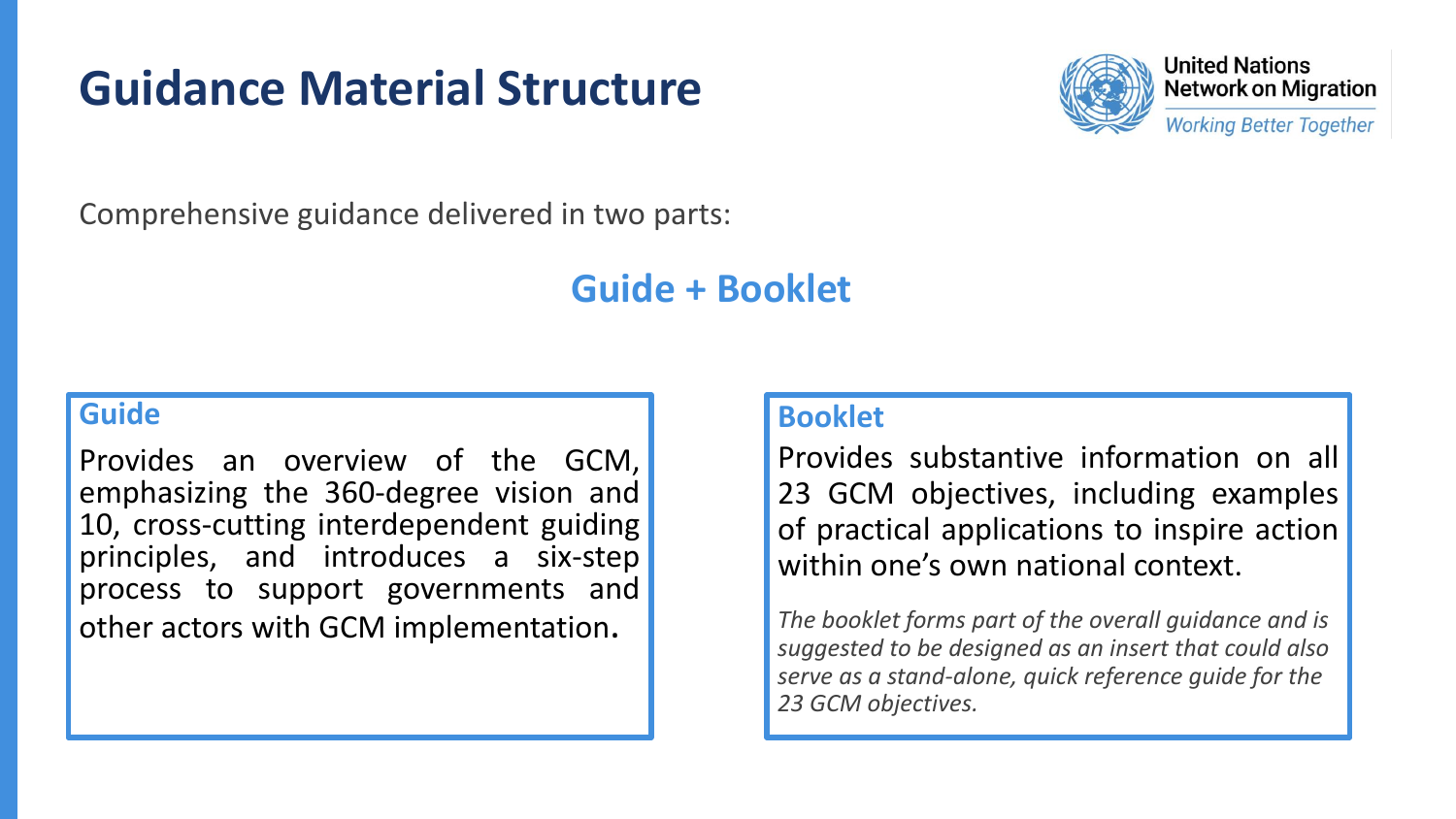**Champions' feedback & revised guidance material**

### **Implementing the GCM: Guidance for governments and all relevant stakeholders**

- $\triangleright$  Draft Guidance material available in English, French, and Spanish
- $\triangleright$  Guidance presented to Champions in February 2021
- $\triangleright$  Feedback received through February 2021 technical discussion, as well as through a dedicated online discussion on the same topic

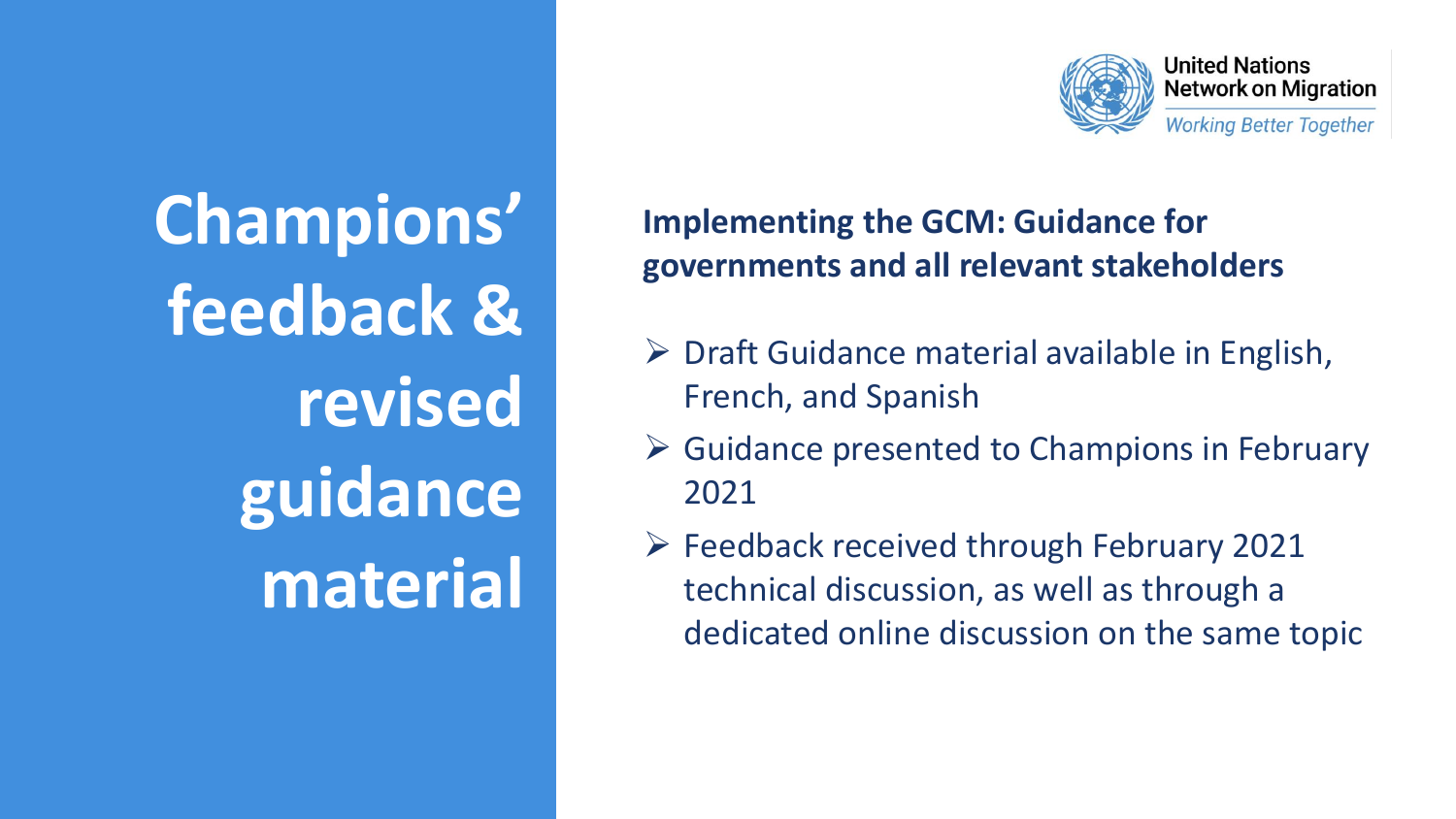### **Revised Guidance Material**



### Summary and update, based on Champions' feedback

- ❖ **Add a section on Sustainable Developmented (Section III A)** Section added
- ❖ **Review/strengthen framing language regarding the guidance and how to use it, particularly as it relates to GCM implementation as an iterative, non-linear process**

Revised text to clarifiy the suggested process is non-linear and iterative; text encourages use in accordance with national context and needs

❖ **Review examples and case studies to ensure balance (geographical, migration context, political context, thematic areas)**

Examples reviewed using the above criteria and reduced to 3-4 per GCM Objective in the hard copy publication;

All practices, including new submissions, will be reviewed through the Peer review process and added to the online version as relevant to ensure timely, new, and relevant examples to help inspire action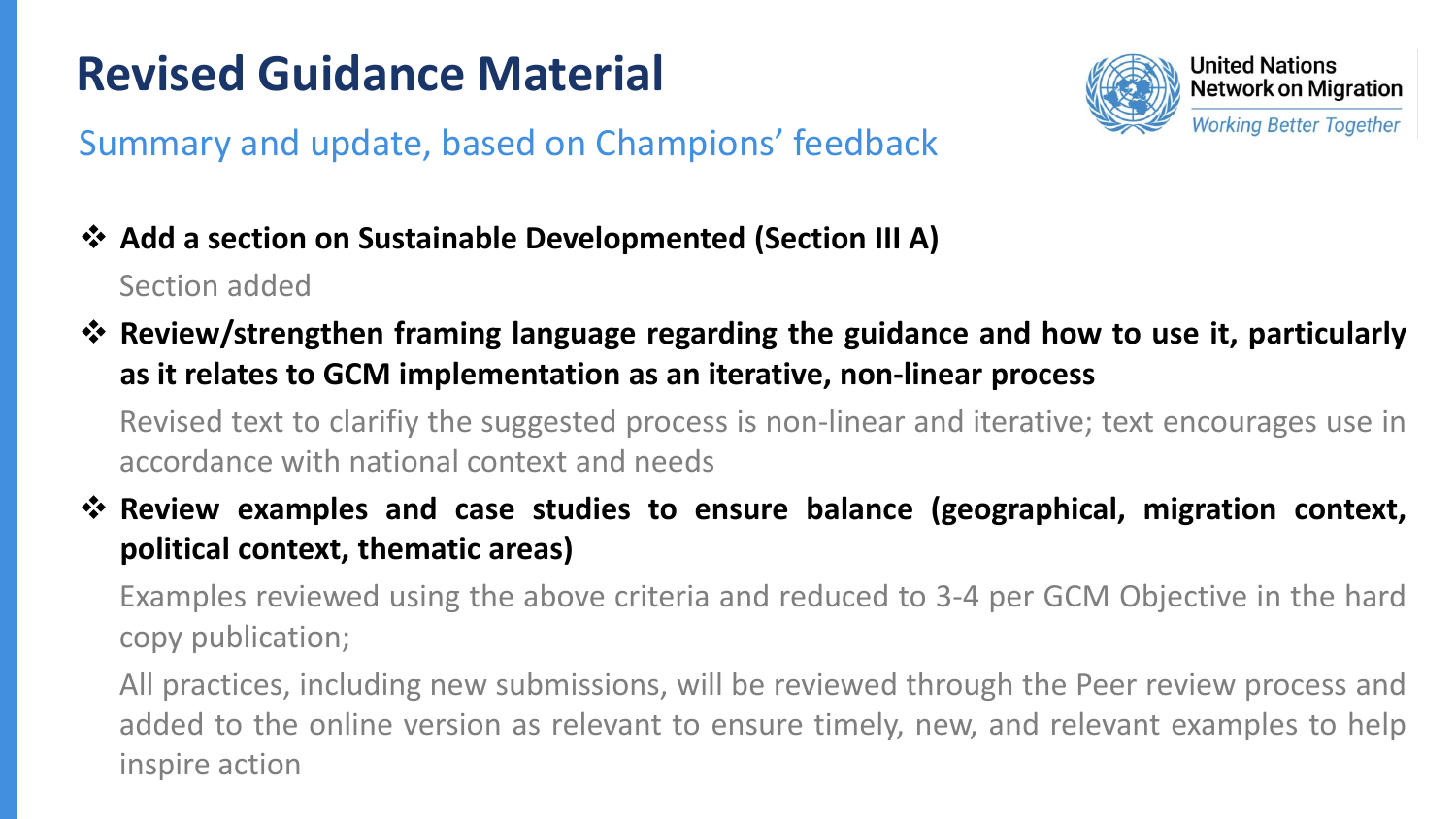# **Revised guidance material**



#### Summary and Update, based on Champions' feedback

❖ **Develop/share a template to help solicit examples and case studies regarding GCM implementation, follow-up and review**

Please see the template created by the Migration Network Hub/CWG 1.2

- Template allows reviewers to tag elements of the 2.2 Guidance
- Champions kindly invited submit practices using the template. National Implementation Plans or other GCM action plans can also be shared with the Network Secretariat: [unmignet@iom.int](mailto:unmignet@iom.int)

#### ❖ **Develop some infographics and/or shorter summaries around the 6 steps**

Pending professional editing, design and layout (November-December 2021) shorter summaries and/or infographics will be created to suppor tuse and dissemination.

#### ❖ **Connect to the Hub**

Guidance will be converted into an e-/online document that can be easily accessed via the Hub.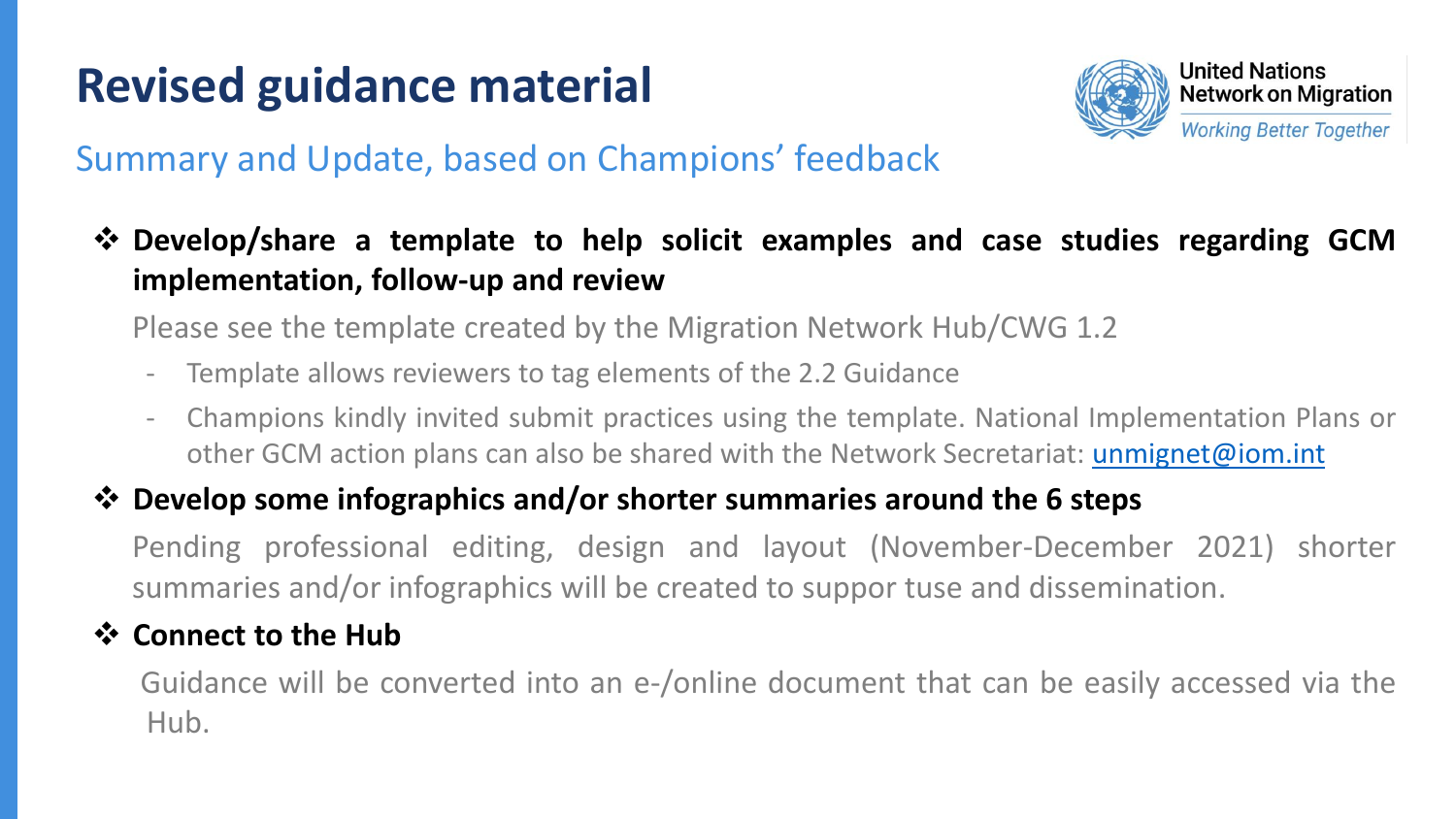

**Working Better Together** 

# **Timelines and next steps**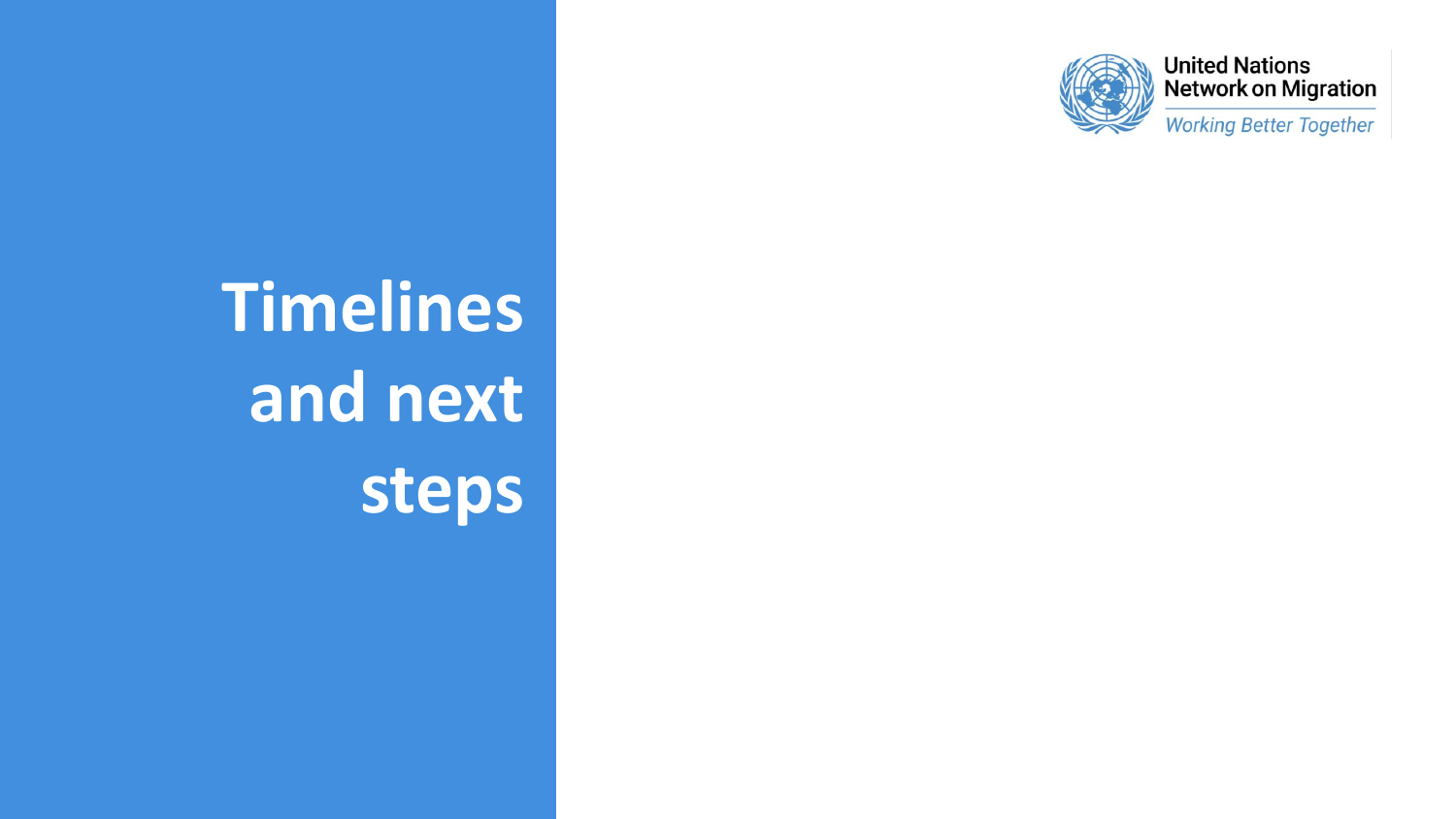## **Final guidance material**



**United Nations Network on Migration** 

**Working Better Together** 

### Timeline for delivery -- hardcopy guidance



#### *Finalized Guide and Booklet for limited printing anticipated early 2022*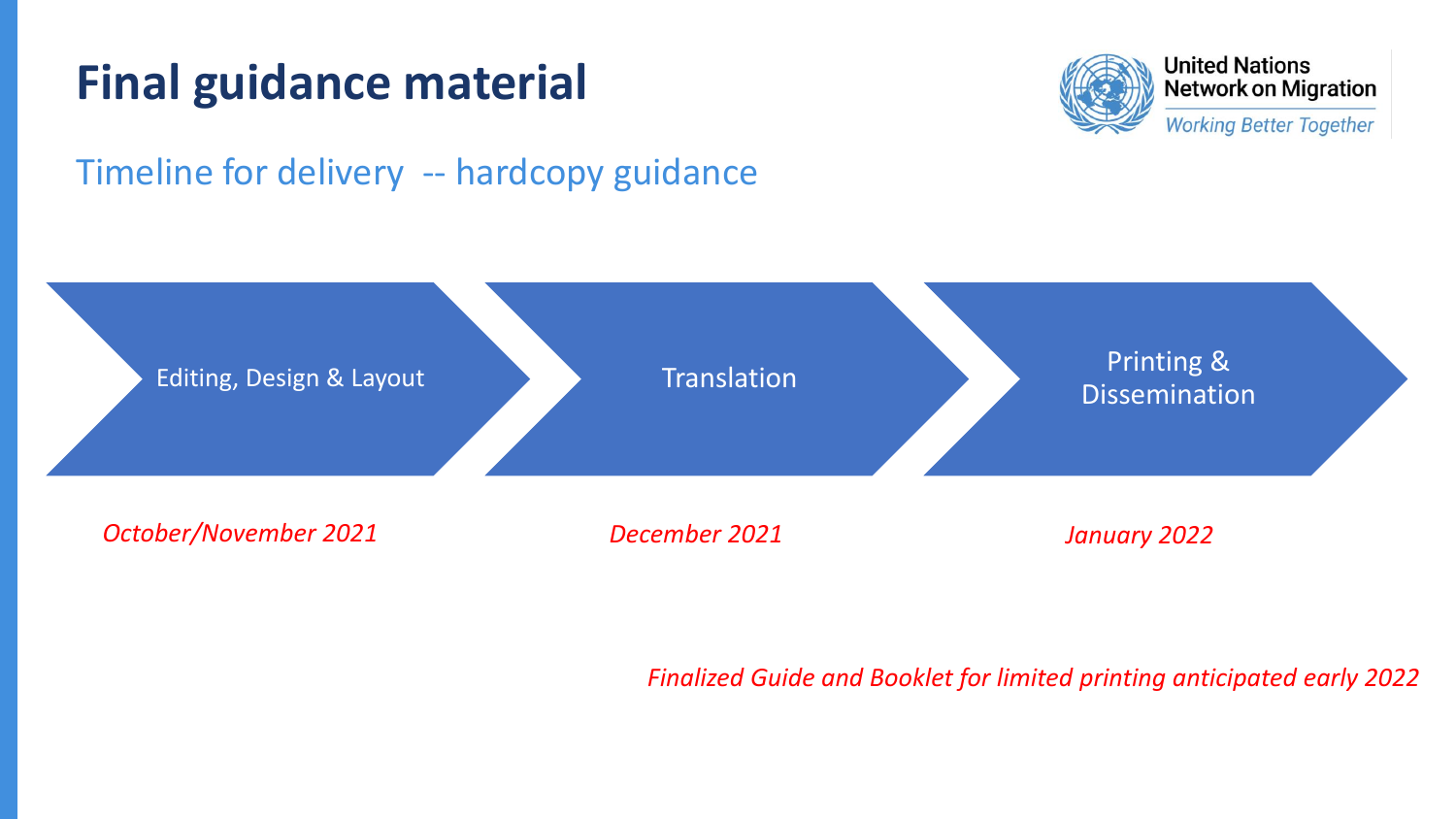### **Final guidance material**



**United Nations Network on Migration** 

**Working Better Together** 

Timeline for development of e-/online version of the guidance



*E-/online version anticipated for February 2022*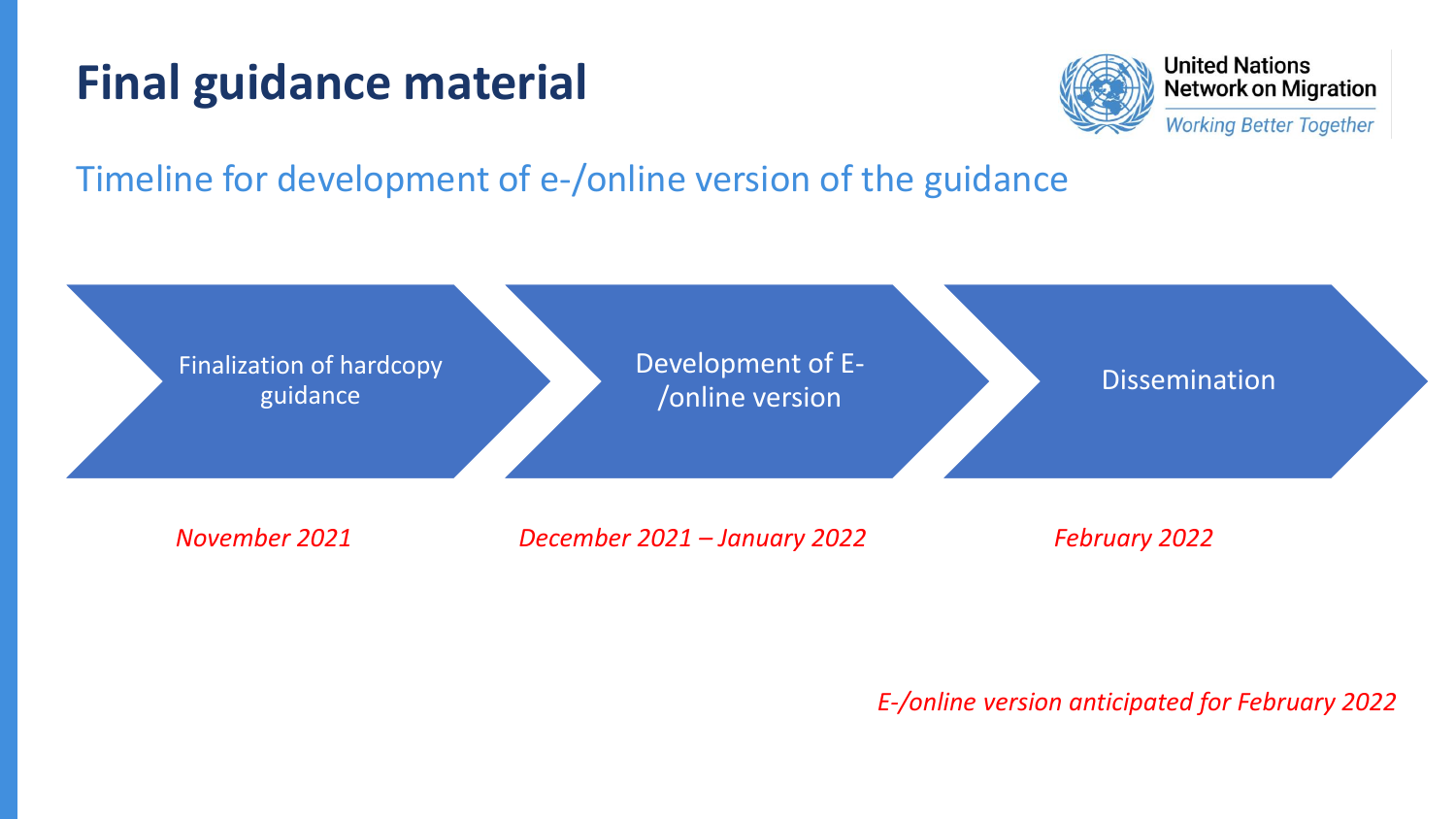

**Working Better Together** 

# **Champion engagement**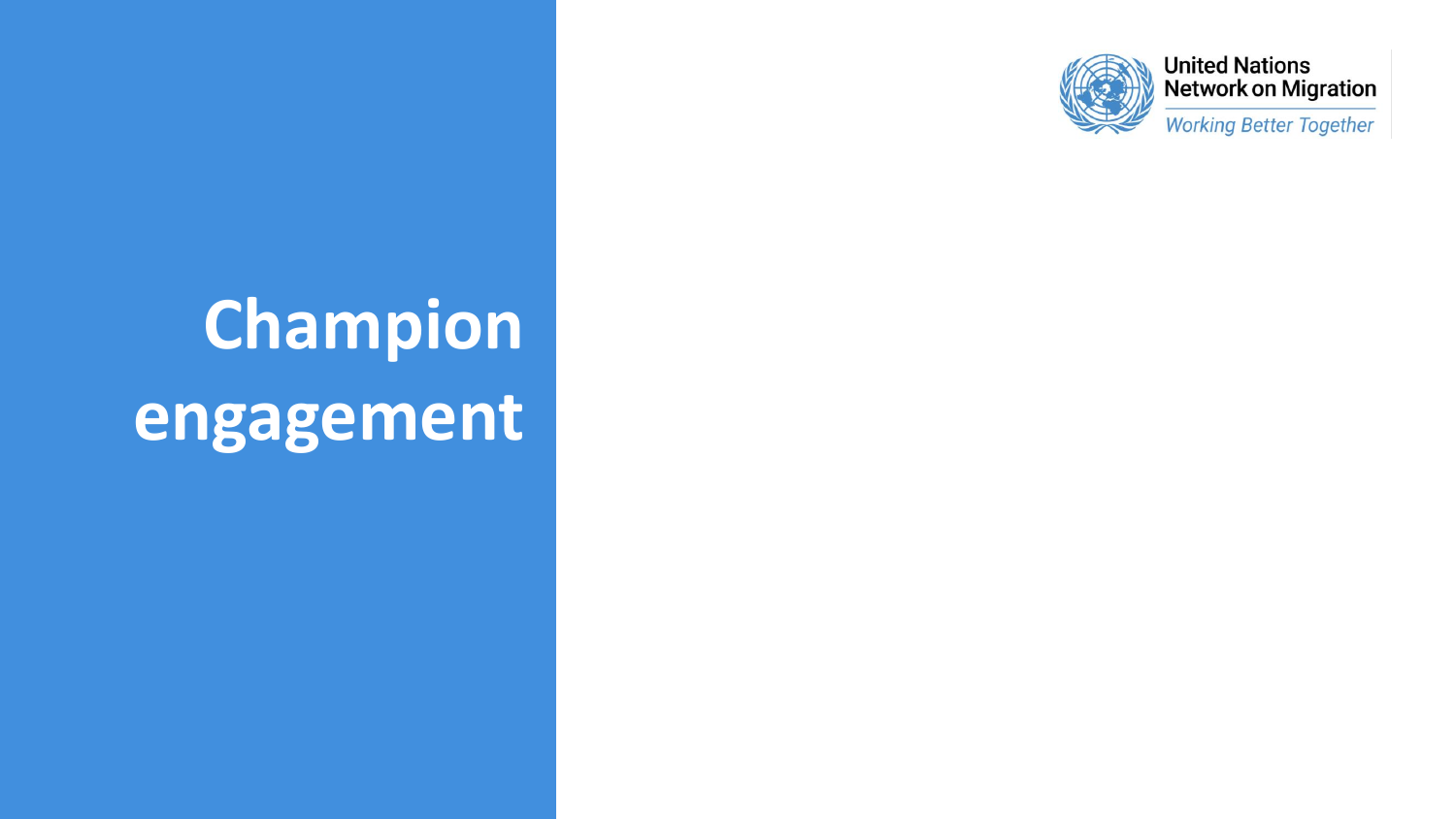**Champions are warmly invited to use the guidance and promote its use with other Member States and Stakeholders**

Some anticipated opportunities include:

- Champions use of the guidance
- Champion support to promote and encourage use of the guidance with other Member States and stakeholders
- IMRF events, dialogues, preparations
- L'Organisation internationale de la Francophonie (OIF) launch event with their membership (approximately February 2022)

*Please let us know how you plan to use the guidance, as well as how you can help promote its use among other Member States and stakeholders*